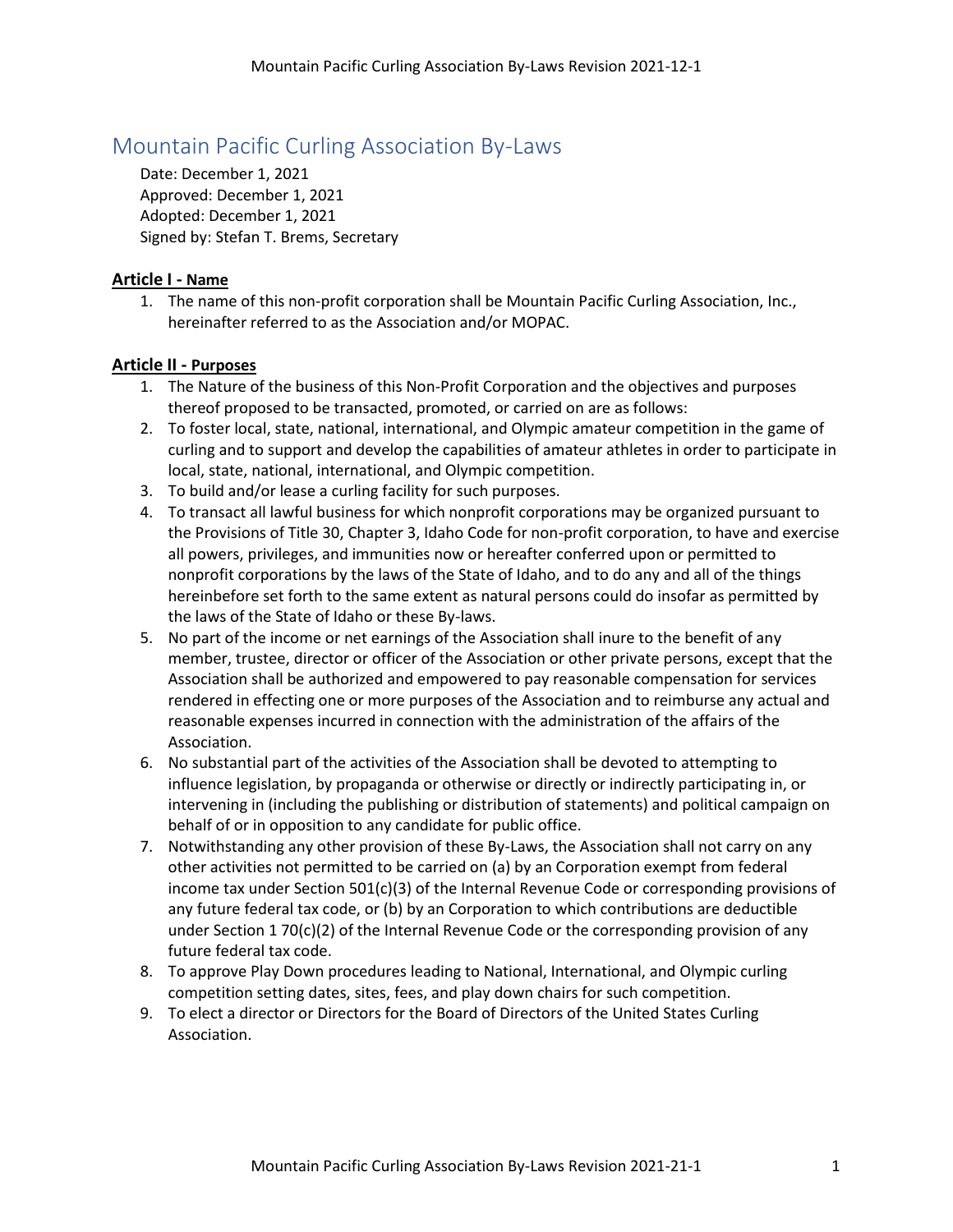#### **Article III - Management**

- 1. Eligibility to Hold Office
	- a. No person shall be eligible for Board of Directors positions unless such person is a member in good standing with an Active Member Club in good standing according to the records of the MOPAC.
- 2. Background Screening Requirements
	- a. No person shall be eligible for an Officer position without passing an initial background check. The USOC/USCA sponsored background check program available through the MOPAC shall be used, and the cost borne by MOPAC.
- 3. Management Positions
	- a. Club Representatives
		- i. Definition
			- 1. Club Representatives are elected or appointed by their home clubs to represent that club's interests within MOPAC.
			- 2. Club Representatives are referred to herein as Representatives.
		- ii. Role
			- 1. Club Representatives shall act as the voice of their club.
			- 2. They will represent their clubs' interests within MOPAC and shall vote at any meeting of the Representative Assembly.
		- iii. Vacancies
			- 1. Club Representatives shall be replaced in a timely manner, with a new permanent or interim Representative submitted to MOPAC within 10 days of the departure of the previous Representative.
		- iv. Clubs without a Representative shall not be entitled a vote at meetings of the Representative.

#### b. Directors

- i. Definition
	- 1. Four Directors at large will be elected by the Club Representatives.
- ii. Role
	- 1. The Directors shall serve on the Board of Directors.
	- 2. A Director may also serve as a Club Representative.
- iii. Director Term and Term Limits
	- 1. All Directors shall serve a two (2) year term.
	- 2. Directors are not subject to a term limit.
- c. Officers
	- i. Definition and Role of Officers
		- 1. The Officers of the Association shall be as follows: President, Vice President, Secretary, and Treasurer.
		- 2. President/Vice President
			- a. The President, and in his/her absence, the Vice President, shall preside at all meetings of the Association, and at all meetings of the Board of Directors and the Representative Assembly.
			- b. He/she shall have general supervision of the affairs of the Association, including the power to appoint such committees as shall be necessary.
			- c. In general, the President shall perform all duties that shall be prescribed by the Board of Directors from time to time.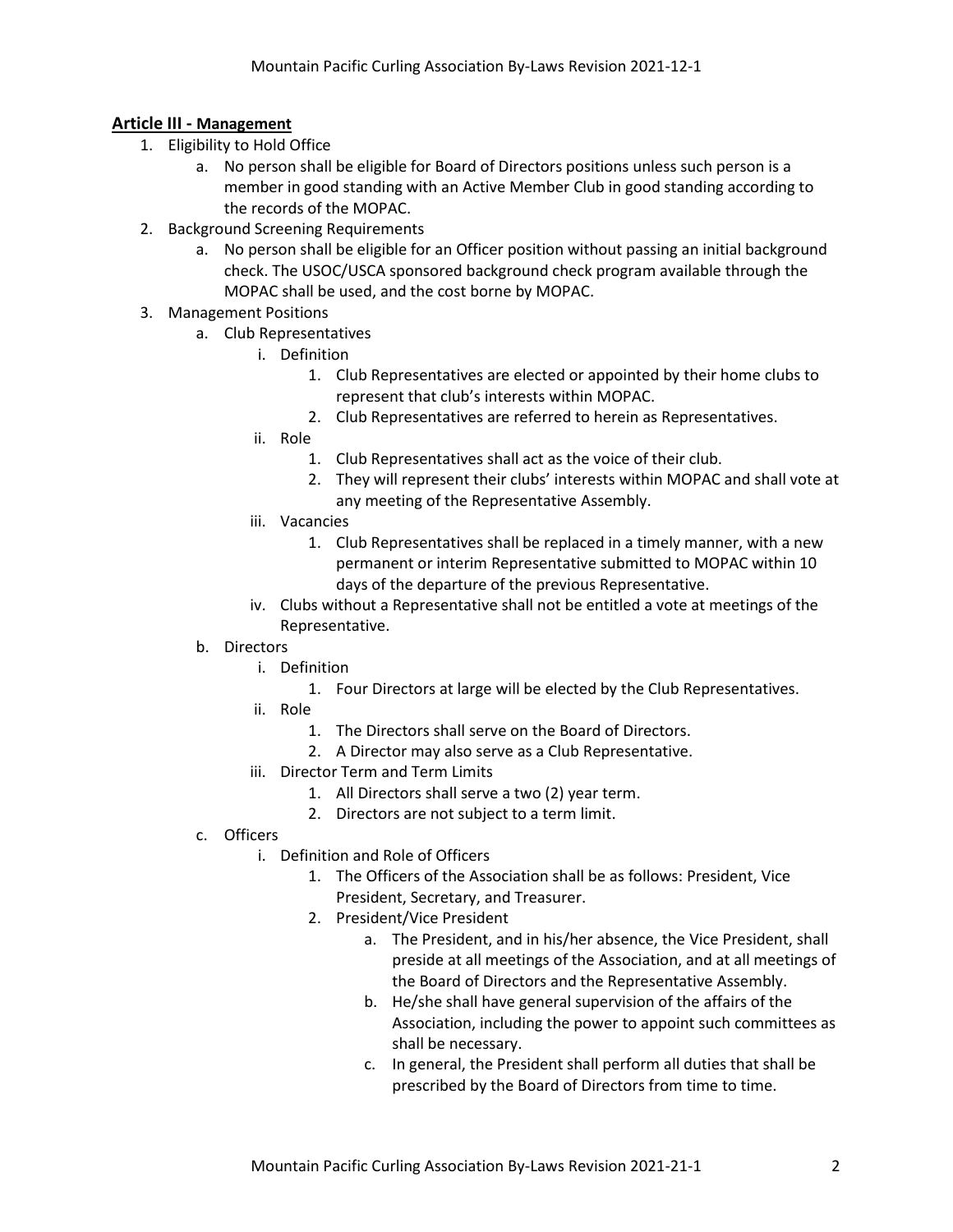- d. The President is compelled to abstain from all votes of the Board and Representative Assembly except in the event of a tie vote.
- e. When elected, the President's home club will elect another individual to serve as a Representative of that club.
- f. The Vice President may also serve as a Club Representative.
- 3. Secretary
	- a. The Secretary shall keep a record of all meetings of the Association, and of the Board of Directors, and perform such duties as are usually performed by secretaries of such Corporations.
	- b. The Secretary may also serve as a Club Representative.
- 4. Treasurer
	- a. The Treasurer shall keep safely all the funds of the Association and pay them out as provided by the by-laws of the Association.
	- b. At each annual meeting, the Treasurer shall render a full and complete statement of the finances of the Association for the previous year and such statements from time to time as shall be required by the Board of Directors of the Association.
	- c. The Treasurer may also serve as a Club Representative.
- ii. Officer Term and Term Limits
	- 1. All Officers shall serve as a Director of the Corporation and will serve a two (2) year term except for the Treasurer who will serve a term of five (5) years.
	- 2. An Officer shall serve for no more than three consecutive terms.
- iii. Current MOPAC officers (listed in Attachment 4) shall be able retain their positions and will be eligible for their respective offices until term limits are reached.
- d. USCA Director-Western Region Nominee
	- i. This person will be selected by a committee representing MoPac, Alaska State Curling Association, and the Washington State Curling Association as specified in Attachment 5.
	- ii. As specified in Attachment 5, the USCA Director will be provided a stipend/reimbursement for travel and lodging expenses incurred while on official business. The method for funding allocation among the three regions along with abuse controls for said funding is specified in Attachment 5. Actual dollar amounts will be listed in the annual budget to be voted on by the Representative Assembly.
	- iii. The USCA Director is a non-voting position within MOPAC.
- e. Filling Unexpected Vacancies
	- i. Should any Officer or Director position become vacant for any reason, the President shall, within 10 days, nominate a qualified individual to serve out the remainder of the previous Officer or Director's term.
	- ii. Upon nomination, the nominee to fill a vacancy shall be confirmed by vote by a quorum of the Board of Directors within 5 days.
- 4. Nominations & Elections
	- a. Nominations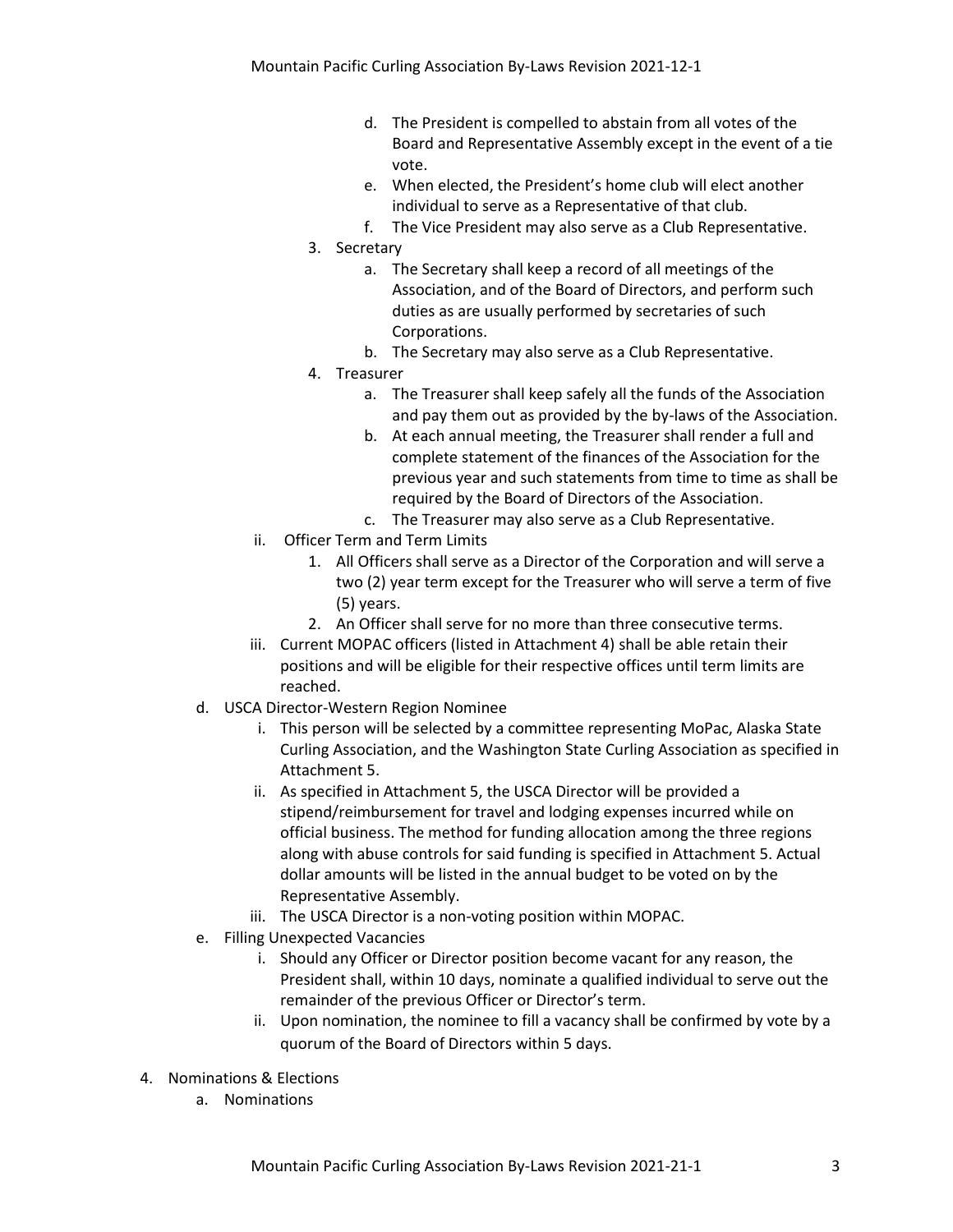- i. Nominations must be received by the Board 20 days before the annual meeting date.
- ii. Nominees must be dues paying members of an Active Member Club within MOPAC with the nomination submitted by his/her home club.
- iii. The slate of names must be shared with Active Member Clubs at least 10 days prior to the annual meeting.
- b. Elections
	- i. The Club Representatives shall elect the Directors and Officers at the annual meeting from a slate of names from Active Member Clubs to the Board of Directors.

#### 5. Management Structure

- a. Executive Committee
	- i. Definition
		- 1. The Executive Committee shall consist of all four Officers who shall be the President, Vice President, Secretary, and Treasurer of the Corporation.
	- ii. Role of Executive Committee
		- 1. The Executive Committee's role shall be to research any and all proposals submitted to the Board of Directors and/or Representative Assembly, and issue a voting recommendation.
		- 2. The Executive committee shall oversee the day-to-day operations of MOPAC as directed by the Board of Directors.
- b. Board of Directors
	- i. Definition
		- 1. The Board of Directors shall consist of its officers elected by the Representatives, the immediate past President, and four Directors at large elected by the Club Representatives.
		- 2. The Board of Directors may be referred to herein as the Board.
	- ii. Role
		- 1. The Board of Directors shall act as the governing body of MOPAC and shall vote on all matters not requiring a vote of the Club Representatives Assembly.
		- 2. The Board of Directors shall have the responsibility for the management of the business and affairs of the Association.
		- 3. Any vote regarding an unbudgeted expenditure of Association funds in excess of \$500, other than a payment to the United States Curling Association on behalf of a Member.
			- a. Any such expenditure shall be stated in an agenda delivered (by mail or email) to the Directors five (5) days before the specified meeting. The vote shall pass if approved by two-thirds (2/3) of those voting Directors in attendance.
- c. Club Representative Assembly
	- i. Definition
		- 1. The Representative Assembly represents the interests of the individual clubs in all matters pertaining to MOPAC affairs.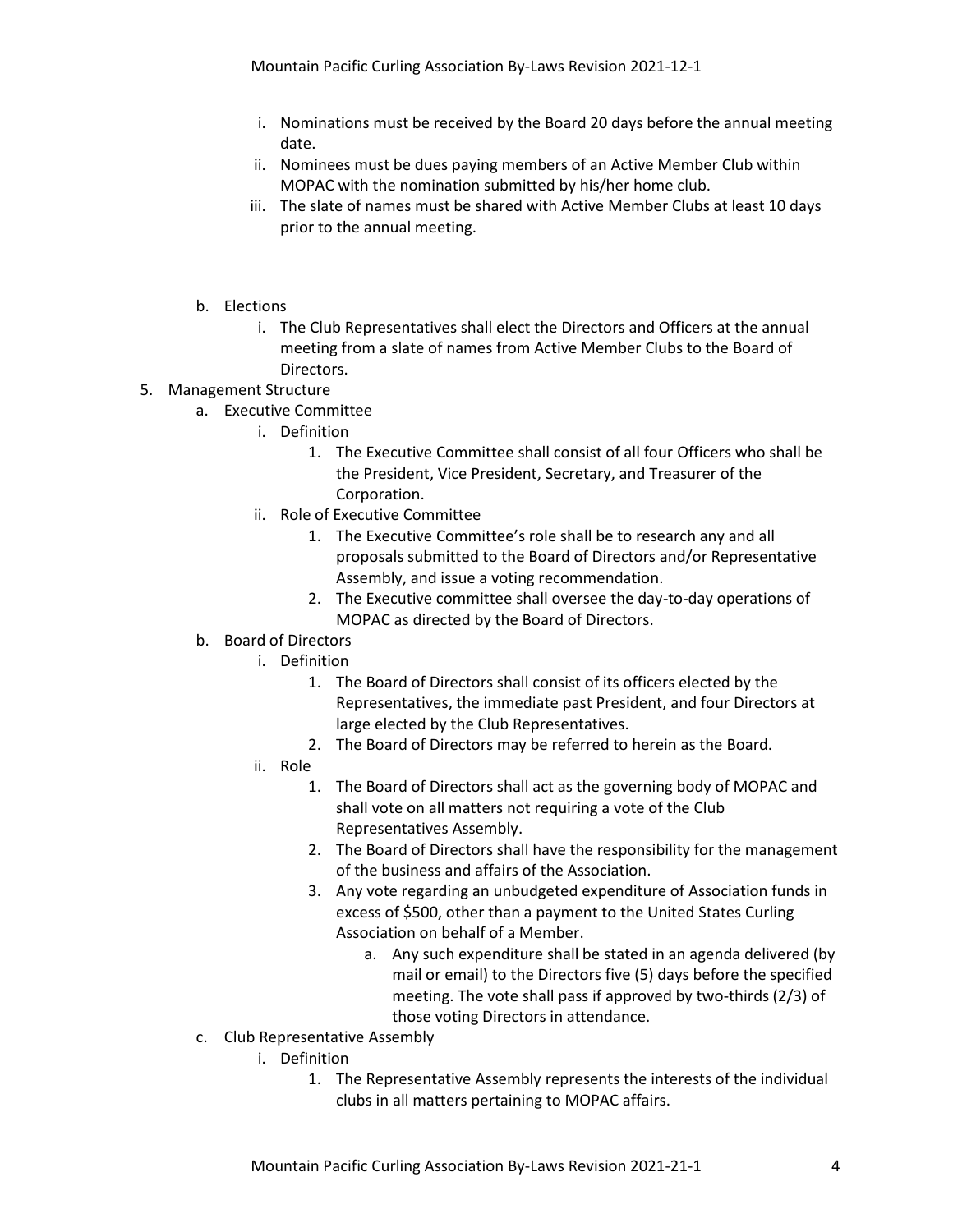- 2. The Club Representative Assembly may be referred to herein as the Representative Assembly.
- ii. Roles
	- 1. Discuss of needs and issues facing MOPAC clubs.
	- 2. Elect Officers and Directors for MOPAC.
	- 3. Approve an annual budget submitted by the Board of Directors.
	- 4. Vote on unbudgeted expenditure of Association funds in excess of \$1,000, other than a payment to the United States Curling Association on behalf of a Member.
		- a. Any such expenditure shall be stated in an agenda delivered (by mail or email) to the Representative Assembly five (5) days before the specified meeting. The vote shall pass if approved by one-half (1/2) of those voting Representatives in attendance.
	- 5. Approval of the Representatives shall be required for any major decision affecting the structure of MOPAC, such as merger, dissolution, or change of Association management structure.
- 6. Club Representative, Director, and Officer Compensation
	- a. No Club Representative, Director, or Officer shall obtain a financial benefit from any action of this Association, whether direct or indirect, unless the benefit has been fully disclosed and any form of payment approved by a majority of the Directors of the Association, or the Representative Assembly if the dollar amount exceeds that specified in Article III.5(c)(II).
- 7. Removal of Club Representative, Director, or Officer
	- a. Any Representative, Director, or Officer of the Corporation/Association and the USCA Liaison may be removed from office for cause by a two-thirds (2/3) vote of the Board of Directors of the Association at a duly noticed meeting expressly for that purpose.
- 8. Vote
	- a. Each Club Representative (of an Active Member Club), Director and Officer shall be entitled to one (1) vote at meetings. Voting may take place via electronic means such as electronic mail as deemed appropriate by the Board of Directors.
- 9. Quorum
	- a. Two Thirds (2/3) of the Directors and Officers shall constitute a quorum for transaction of business at any meeting of the Board of Directors, but if fewer than a quorum of the Board of Directors is present at said meeting, a majority of the Directors and Officers present may adjourn the meeting without further notice.
	- b. One half (1/2) of the Club Representatives shall constitute a quorum for transaction of business at any meeting of the Club Representatives, but if fewer than a quorum of the Representatives are present at said meeting, a majority of the Directors present may adjourn the meeting without further notice.
- 10. Meetings
	- a. Meeting of the Board of Directors
		- i. Meetings of the Directors shall be held at such time and place as shall be designated by the President and notice of each shall be given to each Director at least five (5) days in advance. Meetings of the Directors may be held by telephone conference call (or similar electronic means) with an appropriate quorum. The Board of Directors shall conduct at least four meetings a year to conduct the business of the Association.
	- b. Meeting of the Club Representatives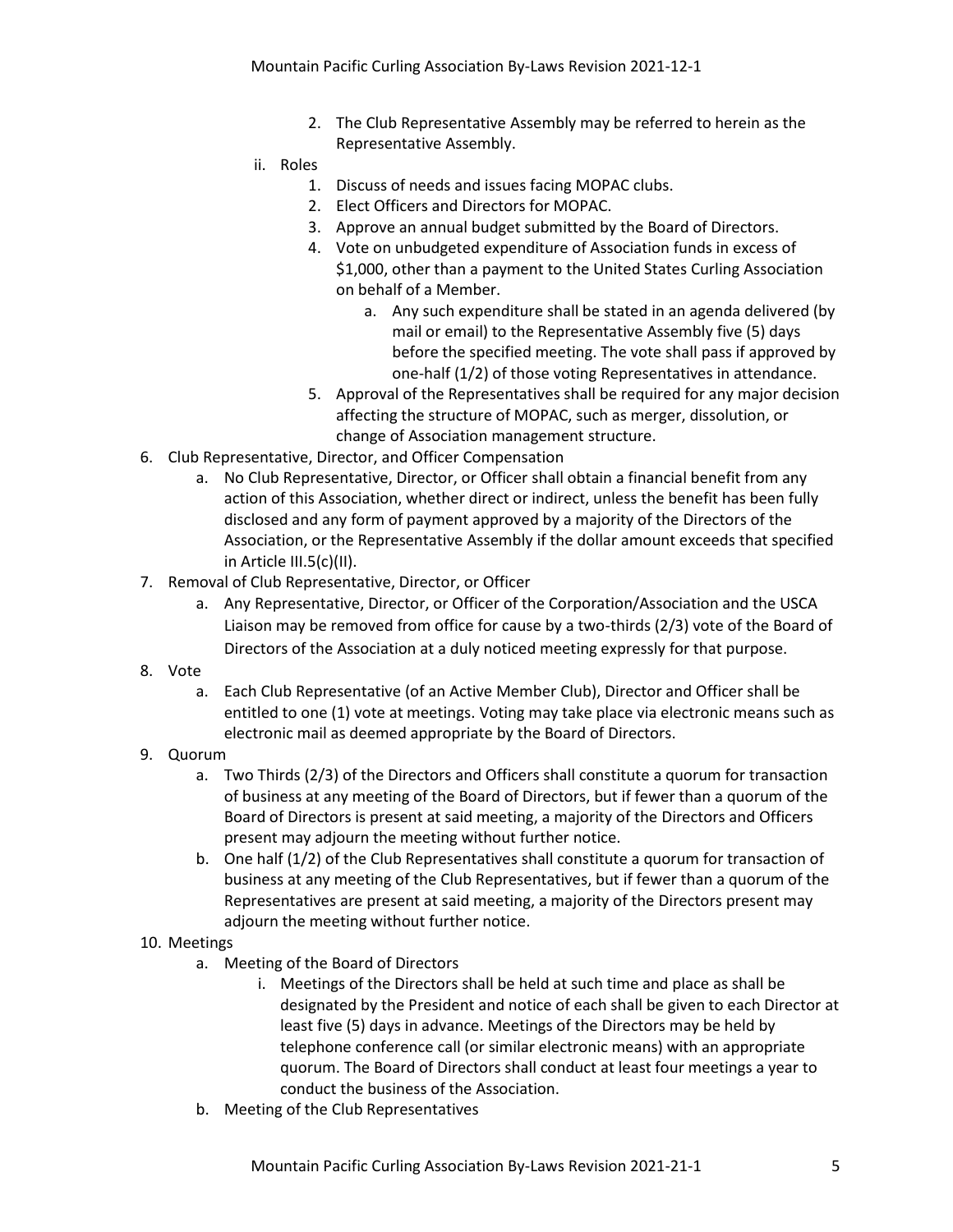- i. Meetings of the Club Representatives shall be held quarterly at a time and place designated by the President and notice of each shall be given to each Representative at least five (5) days in advance. Meetings of the Representatives may be held by telephone conference call (or similar electronic means) with an appropriate quorum.
- c. Annual Meeting
	- i. The Annual Meeting shall be held on the second Monday of each June at a time and place designated by the President. Notice shall be given to each Representative, Director, and Officer at least five (5) days in advance. The Annual Meeting may be held by telephone conference call (or similar electronic means) with an appropriate quorum.
- d. Telephonic or Electronic Meetings
	- i. Members of the Board of Directors, Representative Assembly or any committee may participate in any special meeting of the Board of Directors, Representative Assembly or committee by means of conference telephone or similar communications equipment by which persons participating in the special meeting can hear each other at the same time. Such participation shall constitute present in person at a meeting.
- 11. Action by Written Consent Without a Meeting
	- a. Any action required or permitted to be taken by the Directors or Representatives under any provision of the By-Laws may be taken without a meeting, if a majority of Directors or Representatives shall individually or collectively consent in writing to such action.
	- b. Consent by e-mail shall be considered a written consent. Such written consent or consents shall be filed with the minutes of the proceedings of the Board and/or Representative Assembly. Such action by written consent shall have the same force and effect as a regular vote of the Directors.
	- c. Any certificate or other document filed under any provision of law, which relates to action so taken, shall state that the action was taken by written consent of the Directors without a meeting, and that the By-laws of this Association authorize the Directors to so act. Such statements shall be prima facie evidence of such authority.
- 12. Insurance
	- a. Directors and Officers Insurance is required to be carried by MOPAC.
- **Article IV - Membership**
	- 1. Membership
		- a. Membership of the Association shall be made up of the individual clubs of the Association.
	- 2. Geographic Area
		- a. Any Curling Clubs in the states of California, Oregon, Idaho, Nevada, Arizona, Utah, and Montana may join MOPAC. Locations not covered by other associations may be added from time to time, or as directed by USCA.
	- 3. Application for Club Membership
		- a. The procedure for applying for Membership shall be:
			- i. Written application for Membership shall be made to the Secretary of the Association at least 60 days prior to commencement of the Annual Meeting.
				- 1. Application shall be submitted by email.
			- ii. The application shall be in writing, in the proper form as required by the Association. The form shall, at the minimum, contain the following: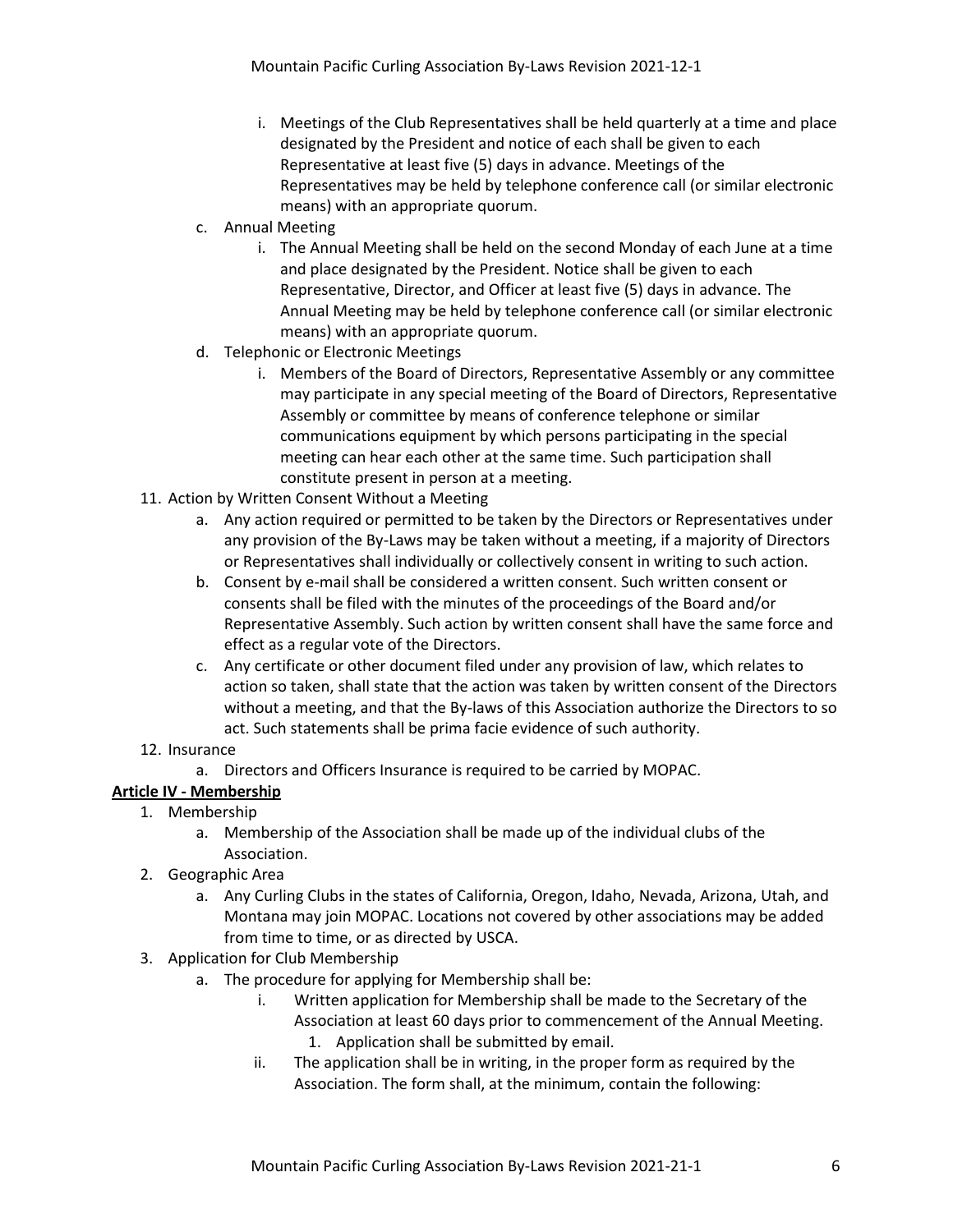- 1. Shall be executed by the Secretary of the applying organization and shall contain the name of the organization;
- 2. Contain the names and addresses of all the Curlers represented by the applicant;
- 3. Shall contain a copy of its Articles of Incorporation/Charter and By-Laws;
- 4. Shall contain a request for Membership and a statement that the applicant will actively participate in the conduct of the affairs of the Association and will abide by its rules and regulations; and,
- 5. Such other information as the Association may require.
- 4. Acceptance of Club Membership
	- a. Upon receipt of the application by the Secretary, the application shall be reviewed by the Executive Committee within 10 business days. If the Executive Committee determines that the application meets the minimum written and eligibility requirements, the individual club will be assigned a status of Applicant and a classification based on the application.
	- b. New individual clubs shall be accepted into the Membership of the Association by two thirds (2/3) vote of the Board of Directors at the first meeting after reaching the eligibility requirements prescribed in Article IV.6 (a), IV.6(b), or IV.6(c). At this time, the accepted individual club will be assigned a status and classification as defined below.
- 5. MOPAC Representative Assignment
	- a. It is obligatory on each member club to appoint one delegate to attend all meetings of the Representatives and otherwise to represent its interests in all matters pertaining to MOPAC affairs. The primary functions and authority of the Representatives are to elect a MOPAC Board of Directors and United States Curling Association (USCA) Board members at the Annual Meeting, to vote at all meetings requiring a vote of the Representatives, and to approve an annual budget submitted by the Board of Directors.
- 6. Membership Classifications and Eligibility
	- a. Member Club
		- i. A Member Club is a club whose sole purpose is curling—either competitively or recreationally.
		- ii. A Member Club has a name, and is governed either by elected office bearers, under a code of regulations; or by a facility and an elected advisory Board, under a code of regulations.
		- iii. A Member Club shall consist of at least eight (8) individual members, in good standing. Existing Member Clubs listed in Attachment 3 shall be exempt from this requirement by fulfilling requirement (Article IV.6.a.iv) annually.
		- iv. A Member Club shall run at least one curling league annually, independent of a league co-managed or hosted as a hybrid league with another club.
		- v. A Member Club shall be entitled to the full resources and support of MOPAC, and may compete in any MOPAC event, including those leading to national or international competition, dependent on Membership status.
	- b. Development Club
		- i. Development clubs shall exist solely for the promotion of curling in the region.
		- ii. Development clubs shall possess at least one full set (16) of granite curling stones and have successfully staged a minimum of three curling development events within the preceding 12 calendar months.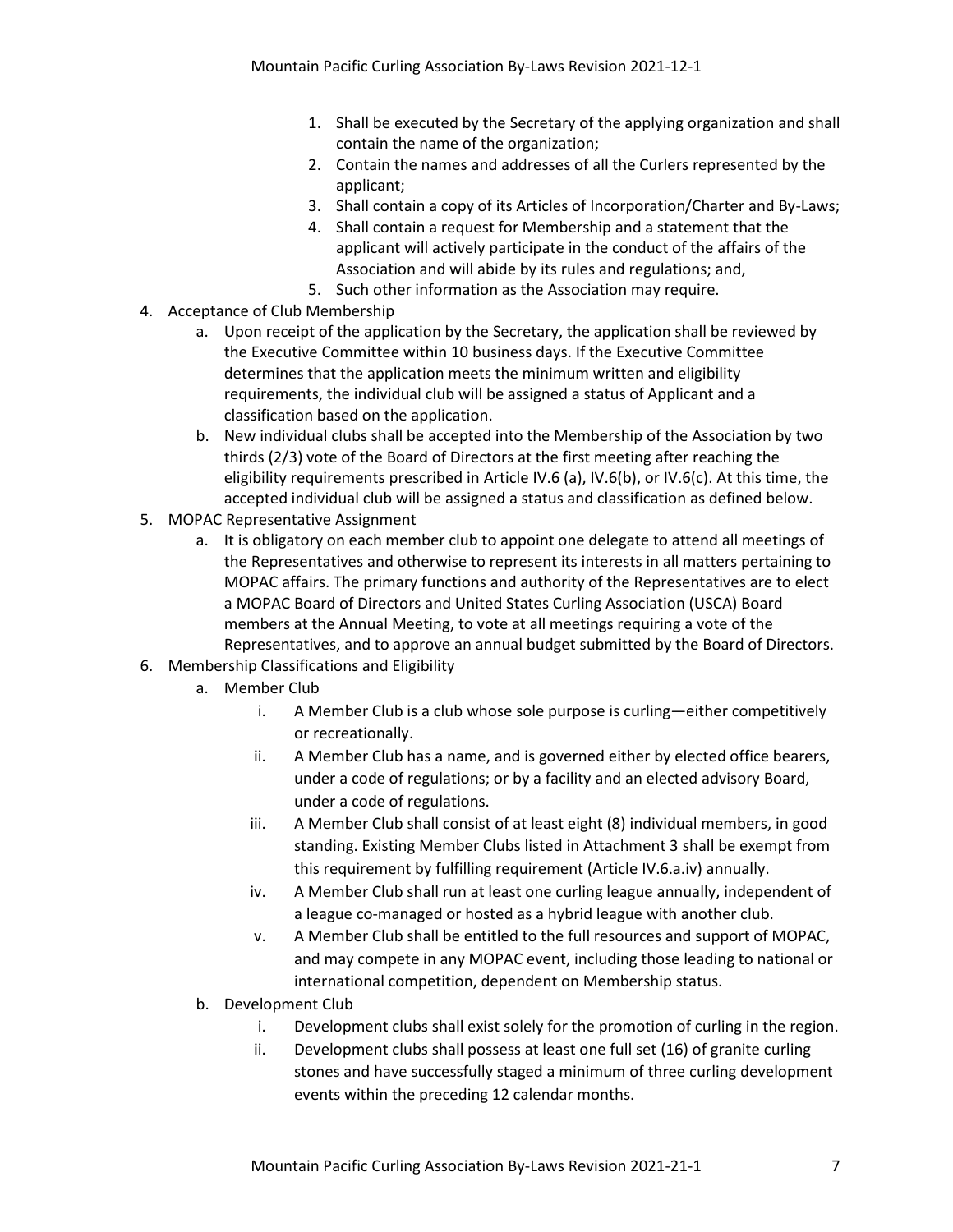- iii. Development clubs with one full set of stones are eligible for applicant status.
- iv. Development clubs, utilizing their own equipment, host promotional curling events designed to create an awareness of curling.
- v. Development clubs shall be entitled to the full resources and support of MOPAC, but shall not compete in any event leading to national or international competition, regardless of Membership status.
- c. Collegiate Club
	- i. Accredited four-year colleges or universities may request Collegiate Club Membership in MOPAC if they have curling ice facilities available, have a name and are governed by office bearers, under a code of regulations.
	- ii. A Collegiate Club shall consist of at least eight (8) individual members, in good standing.
	- iii. Full-time student members are eligible to curl in MOPAC competition but not beyond, unless their club complies with the rules and regulations prescribed in the most recent revision of the USCA Rules of Curling & Competition publication.

#### 7. Membership Status

- a. Applicant
	- i. The club has submitted an application but has not yet been voted into MOPAC.
	- ii. Applicant clubs are eligible to play in MOPAC sponsored events and bonspiels, but shall not compete in any event leading to national or international competition.
	- iii. Applicant clubs may attend Board and Representative meetings, but shall not be entitled to a vote.
	- iv. Clubs not meeting the eligibility requirements prescribed in Article IV.6 (a), IV.6(b), or IV.6(c), and are not nor have never been a MOPAC member, development, or collegiate club are eligible for applicant status.
	- v. Applicant status is valid until the next annual meeting at which time the Board may consider the club's Membership.
	- vi. A club may retain applicant status for 24 calendar months, or until the second annual meeting since gaining such status--whichever is shorter.
	- vii. After the expiration of Applicant status, a club may resubmit its application to MOPAC to begin the process again.
- b. Active
	- i. The club has been voted into MOPAC and meets the minimum requirements for Membership prescribed in Article IV.6 (a), IV.6(b), or IV.6(c).
	- ii. An active club's MOPAC Representative is entitled to full voting rights at all votes of the Representatives.
	- iii. An active club may participate in MOPAC sponsored competitions and events.
	- iv. The club must remain a member in good standing with USCA, except for Development Clubs which are strongly encouraged to maintain USCA membership.
- c. Probationary
	- i. The club has been voted into MOPAC but no longer meets the minimum requirements for Membership prescribed in Article IV.6 (a), IV.6(b), or IV.6(c)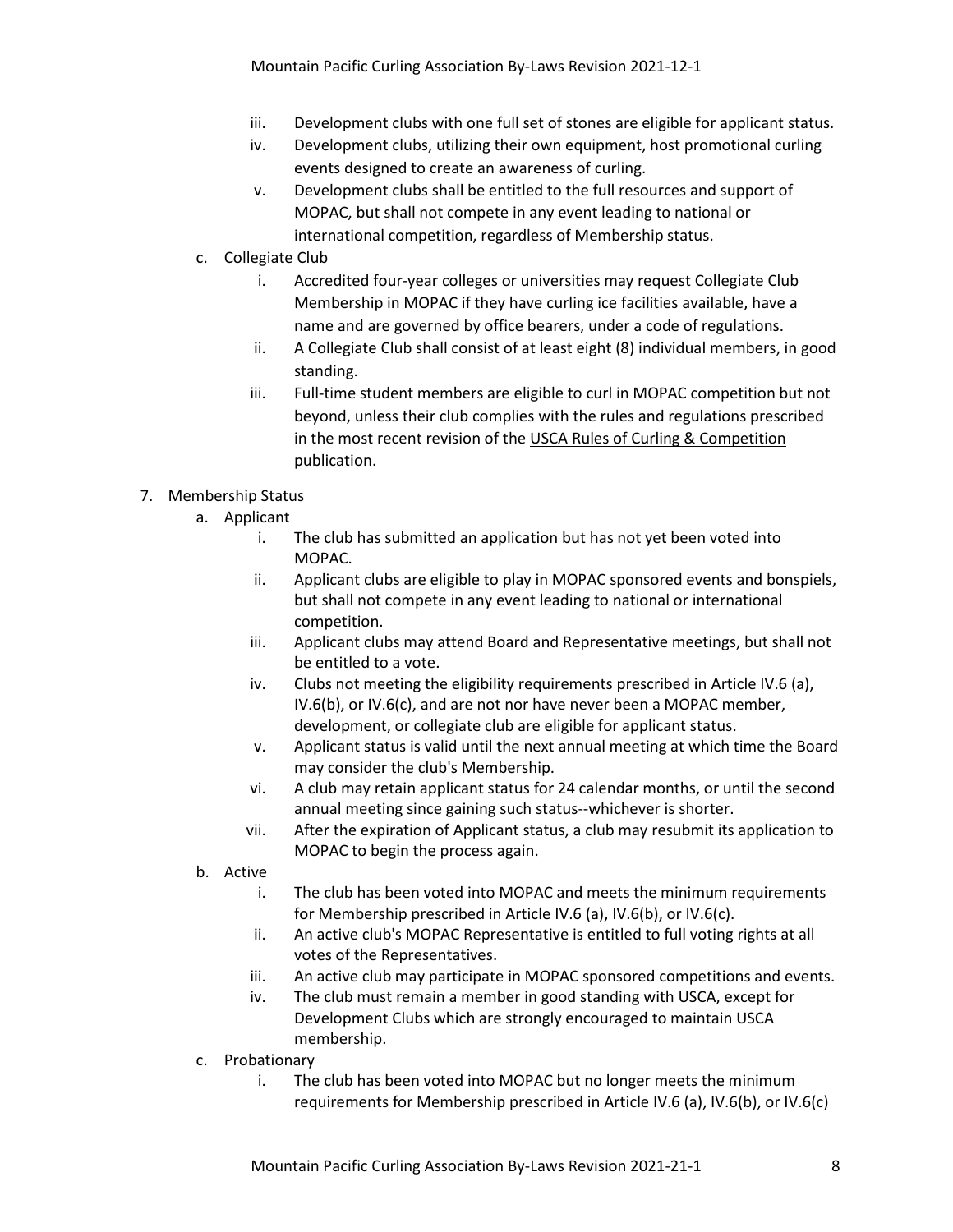- ii. A probationary club's MOPAC Representative is ineligible to vote at any votes of the Representatives.
- iii. A probationary club may participate in MOPAC sponsored competitions and events.
- d. Suspended
	- i. The club has been temporarily suspended for any reason deemed appropriate by the Board
	- ii. A suspended club's MOPAC Representative is ineligible to vote at any votes of the Representatives.
	- iii. A suspended club shall not participate in MOPAC sponsored competitions and events.
- e. Inactive
	- i. The club has been voted into MOPAC but no longer meets the minimum requirements for Membership and no longer engages in regular competition.
	- ii. An inactive club may become active by submitting a written letter to the Secretary of MOPAC proving compliance with Article IV.6 (a), IV.6(b), or IV.6(c).
	- iii. An Inactive club's records will be purged after 36 calendar months.
	- iv. For the purposes of this document, a club whose records have been purged, and attempts to regain membership with MOPAC, must complete the new club application process again.
- 8. Membership Status Change & Appeals Process
	- a. Membership statuses change automatically through the following processes
		- i. When a club is granted membership, they shall automatically become "Active"
		- ii. As soon as a club is no longer meets the minimum requirements of Article IV.6 (a), IV.6(b), or IV.6(c), its status shall automatically change to "Probationary"
		- iii. As soon as a club no longer meets the minimum requirements of Article IV.6 (a), IV.6(b), or IV.6(c), and is determined to no longer engage in regular competition, its status shall automatically change to "Inactive" and its records shall be archived.
		- iv. When a "Probationary", "Suspended", or "Inactive" club again meets the minimum requirements of Article IV.6 (a), IV.6(b), or IV.6(c), and any additional requirements imposed by the Board, its return to "Active" status will be voted upon by the Board at the next meeting, upon receipt of evidence of compliance with those requirements.
	- b. Membership Status Appeals Process
		- i. If a club wishes to appeal its status change, it may do so in writing by submitting a letter or email to the Secretary.
		- ii. Upon receipt of the appeal, the Board will decide whether to vote on a status change at the next meeting.
- 9. Club Membership Rosters
	- a. Membership rosters for each club must be submitted to MOPAC by January 31 annually.
	- b. Roster updates must be submitted at least one week prior to each quarterly Board of Directors meeting for consideration at that meeting.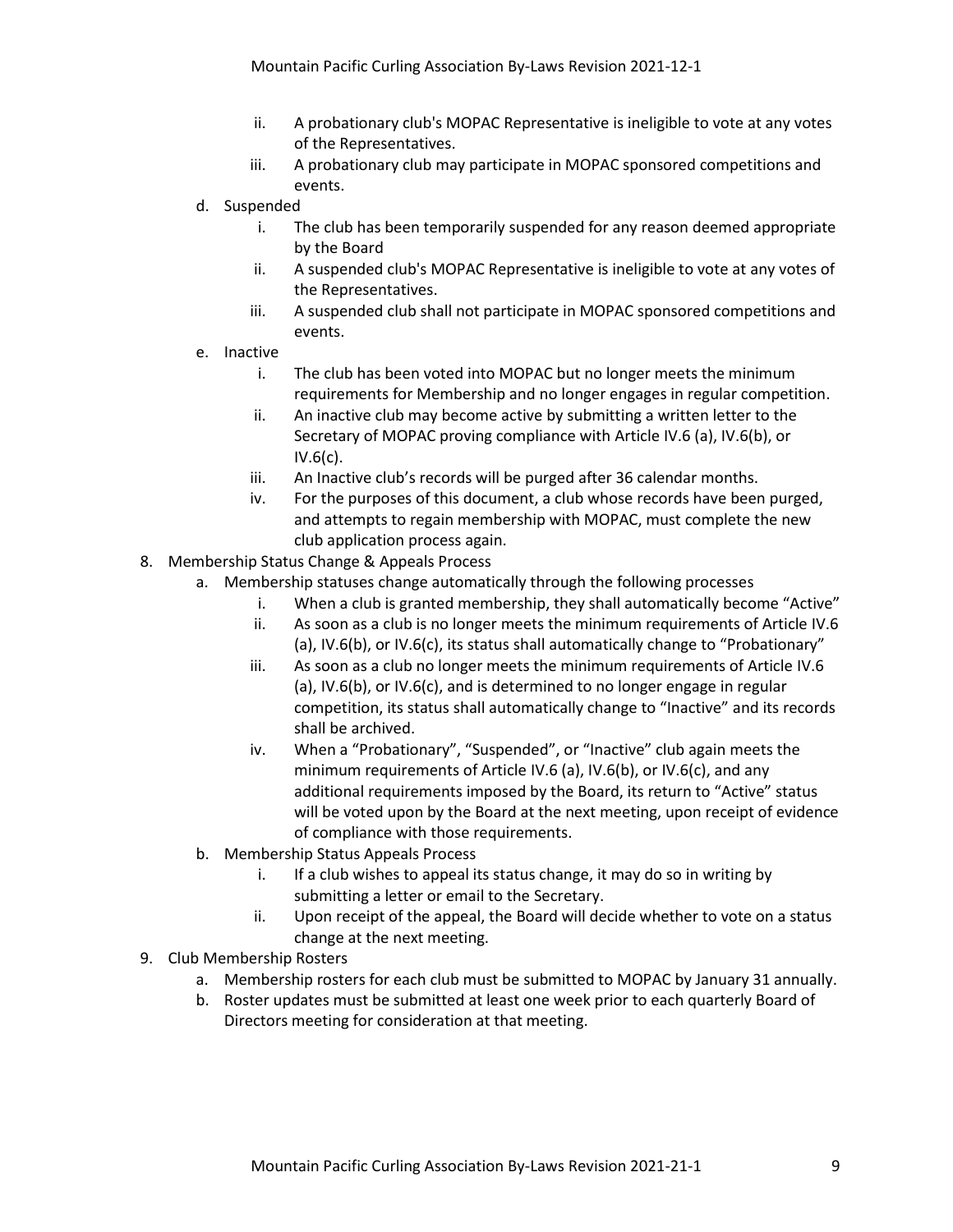#### **Article V - Dues & Fees**

- 1. Admission Fee
	- a. There shall be no admission fee for any Membership.
- 2. Dues
	- a. Each Member Club and Collegiate Club of the Association shall pay annual dues for each curler in their Curling Club in an amount to be fixed by the Board of Directors. Annual dues shall be paid to the Treasurer on or before January 31st of each year. Each Member Club and Collegiate Club shall provide a Membership list attached to the dues payment, stating the names, addresses and E-Mail addresses of each curler.
- 3. Non-payment of dues
	- a. No member of a club shall be permitted to participate in competitive play leading to National, International, or Olympic competition until such member has paid his or her annual dues. Payment of member dues constitutes a member of good standing.
- 4. Fiscal Year
	- a. The fiscal year for operations shall be July 1st to June 30th of each year. For tax purposes, the tax year shall be from January 1st to December 31st of each year.

#### **Article VI - Amendments**

- 1. Amendments to the By-Laws
	- a. These By-Laws may be repealed or amended in whole or in part by a 2/3 vote of the Board of Directors and by a majority vote of the Representative Assembly, provided that in the event of a conflict, the vote of the Representative Assembly shall control.
	- b. However, no such changes in the By-Laws shall be adopted unless the Directors and Members shall have been notified in writing of the subject of the proposed change by regular mail, facsimile or electronic mail sent at least 10 days prior to the date of the meeting; or unless each such Director or Member, as the case may be, not so notified shall execute a waiver of such notice.
- 2. Amendments to Articles of Incorporation
	- a. The Articles of Incorporation may be amended in whole or in part by a 2/3 vote of the Representative Assembly. However, no such changes in the Articles shall be adopted unless the Representative Assembly shall have been notified in writing of the subject of the proposed change by regular mail, facsimile or electronic mail sent at least 30 days prior to the date of the meeting; or unless each such Representative not so notified shall execute a waiver of such notice.

#### **Article VII - Dissolution**

- 1. A resolution to dissolve the Association shall be submitted to a vote of the Representative Assembly.
- 2. In the event of dissolution of the Corporation, the Board of Directors shall, after payment of all liabilities of the Association, dispose of the assets of the Association, exclusively for the purposes of the Association in such manner or to such organizations organized and operating exclusively for charitable or educational purposes as shall at the time qualify as an exempt organization or organizations under Section 501(c)(3) of the Internal Revenue Code, or corresponding section of any future federal tax code, or shall be distributed to the federal government, or to a state or local government, for a public purpose.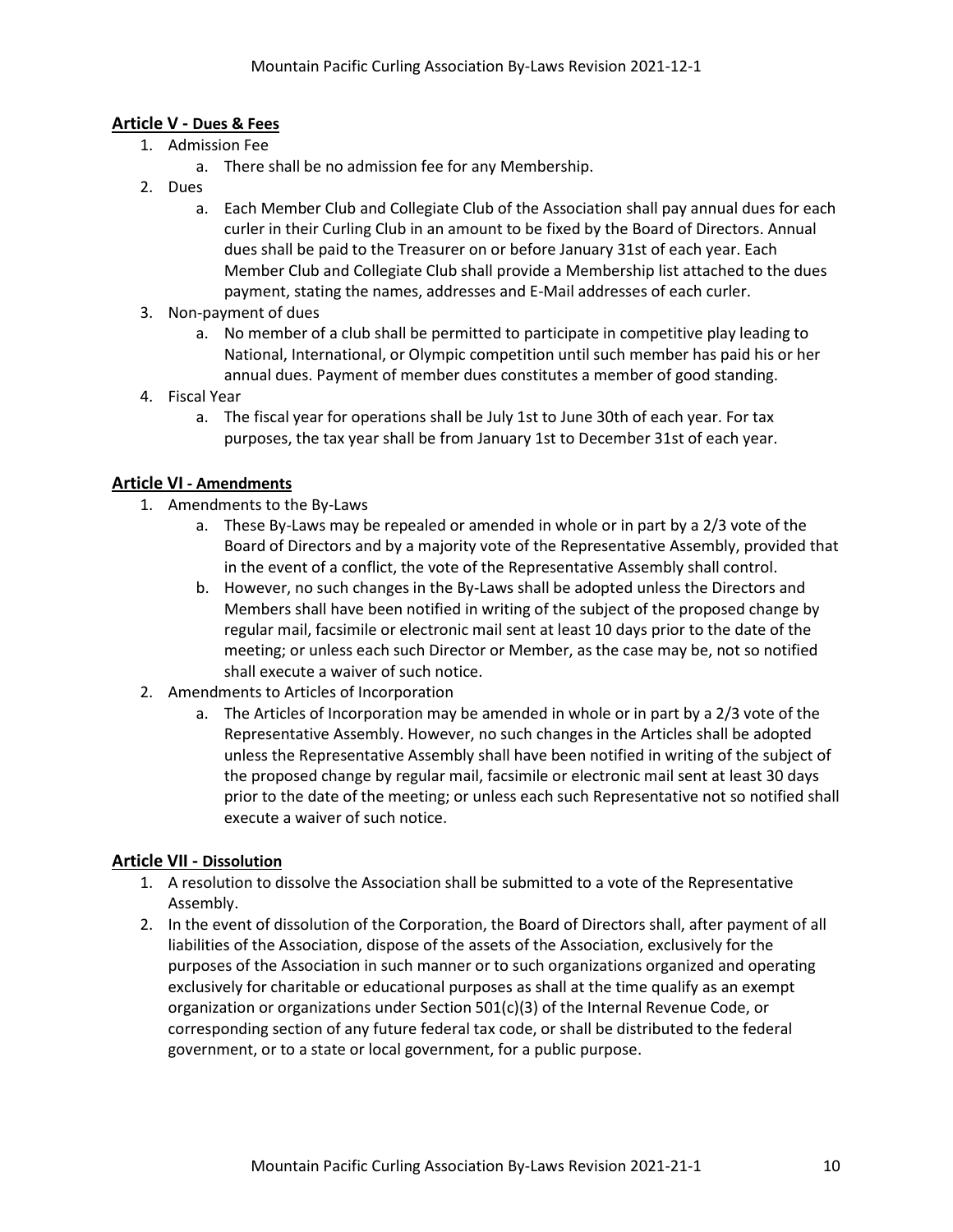#### **Article VIII - Miscellaneous**

- 1. Anti-Doping
	- a. It is the responsibility of each athlete member of USCA to comply with the anti-doping rules of the WCF, USOC and USADA. It is also the responsibility of each athlete member of USCA to submit, without reservation or condition, to in-competition and out-ofcompetition doping controls conducted by either the WCF or USADA.
		- i. Out-of-competition testing of athletes may take place at USCA elite-level camps, training sessions at USOC facilities, or at other designated events.
		- ii. No advance notice testing of athletes may take place at any time for those athletes designated by USCA and USADA for inclusion in USCA's no advance testing pool.
- 2. Abuse and Harassment
	- a. The Association shall adopt the Abuse and Harassment Guidelines, as amended, of the United States Curling Association and it shall adopt a Conflict of Interest Policy in a format acceptable to the Internal Revenue Service.
- 3. Filing Grievances
	- a. If any person who is a member of MOPAC (status as a Representative, Director, or Officer not required) wishes to file a grievance, they may do so in writing by either a letter or email to the Secretary. If the member's grievance involves the Secretary, they may submit it via letter or email to the President.
- 4. SafeSport Compliance
	- a. All members interacting with youth athletes shall read, be fully aware of, and in complete compliance with the MOPAC SafeSport Abuse Prevention Policy document.
	- b. The MOPAC SafeSport Policy Committee shall meet periodically to review and implement new policies. The MOPAC SafeSport Policy Committee shall submit a report at the annual meeting updating the Board of Directors and Representative Assembly to any substantial changes in policy over the previous year.
	- c. At least one member of the Board of Directors shall hold a seat on the MOPAC SafeSport Policy Committee.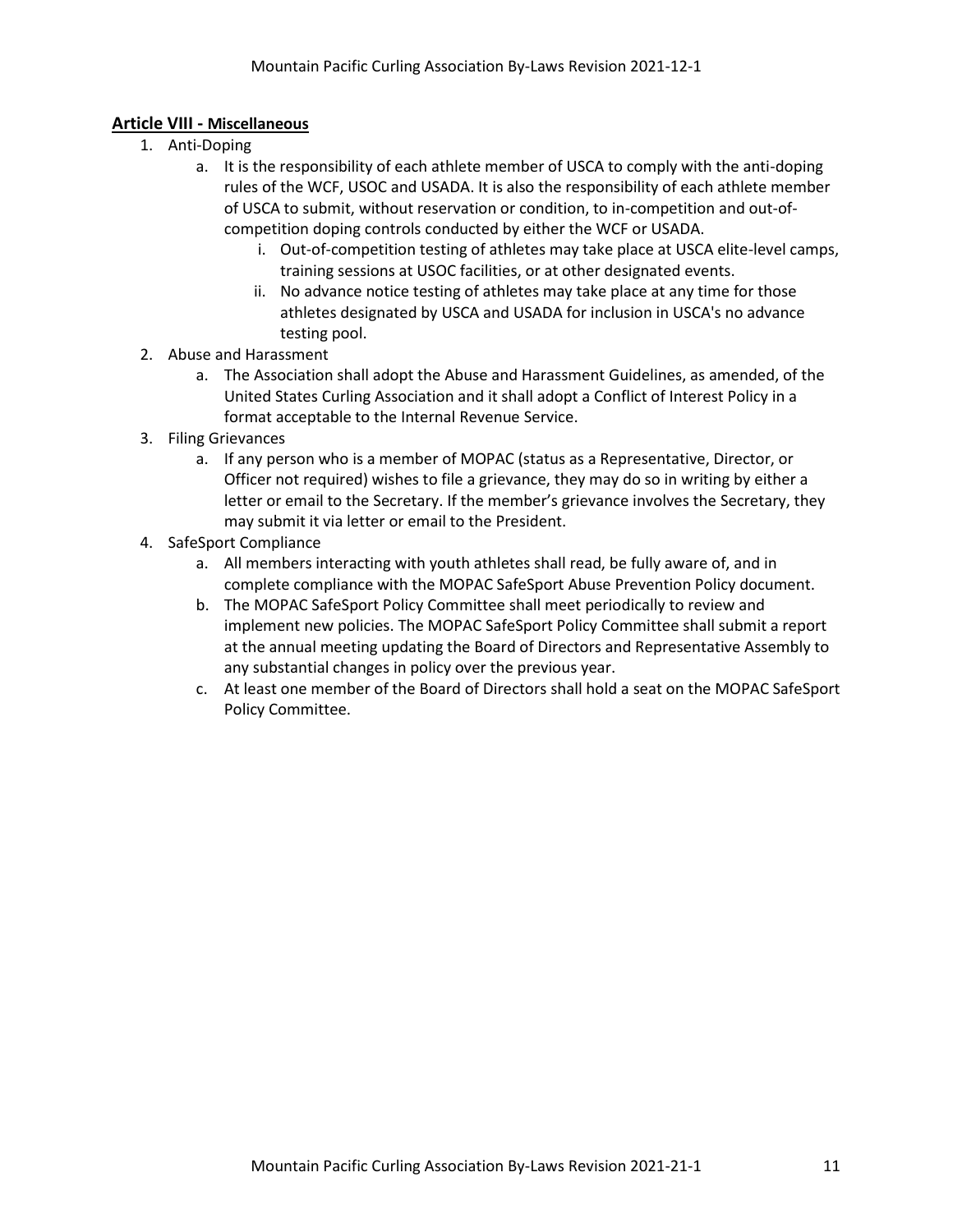#### **Secretary's Certification**

This is to certify that the foregoing By-Laws were duly adopted as the official By-Laws of the Mountain Pacific Curling Association, Inc. by unanimous consent of the Directors of the 24<sup>th</sup> day of November, 2008.

Alon Eshelby

Signed

Don Eshelby, Treasurer

Dated 11/24/08

Previously Updated and Approved on 8-11-09

Updated and Approved on 05-23-2012

Signed

Erik de Vreeze, Secretary

Dated 05/23/2012

This is to certify that the foregoing By-Laws revision including substantial changes to organizational structure of the Mountain Pacific Curling Association, Inc. have been duly adopted by a quorum of Club Representative Assembly on the 25<sup>th</sup> day of June, 2018.

 $S_1$ gried  $\overbrace{\phantom{a}}$ Stefan T. Brems, Secretary

Dated 6/25/2018

This is to certify that the foregoing By-Laws revisions have been duly adopted by a quorum of Club Representative Assembly. Certification hereafter is completed with digital signatures.

| <b>Revision Date</b> | <b>Signing Secretary</b> | <b>Digital Signature</b> |
|----------------------|--------------------------|--------------------------|
| 6/11/2019            | Stefan T. Brems          | Signed 6/11/2019         |
| 12/1/2021            | Stefan T. Brems          | Stefan T. Brems          |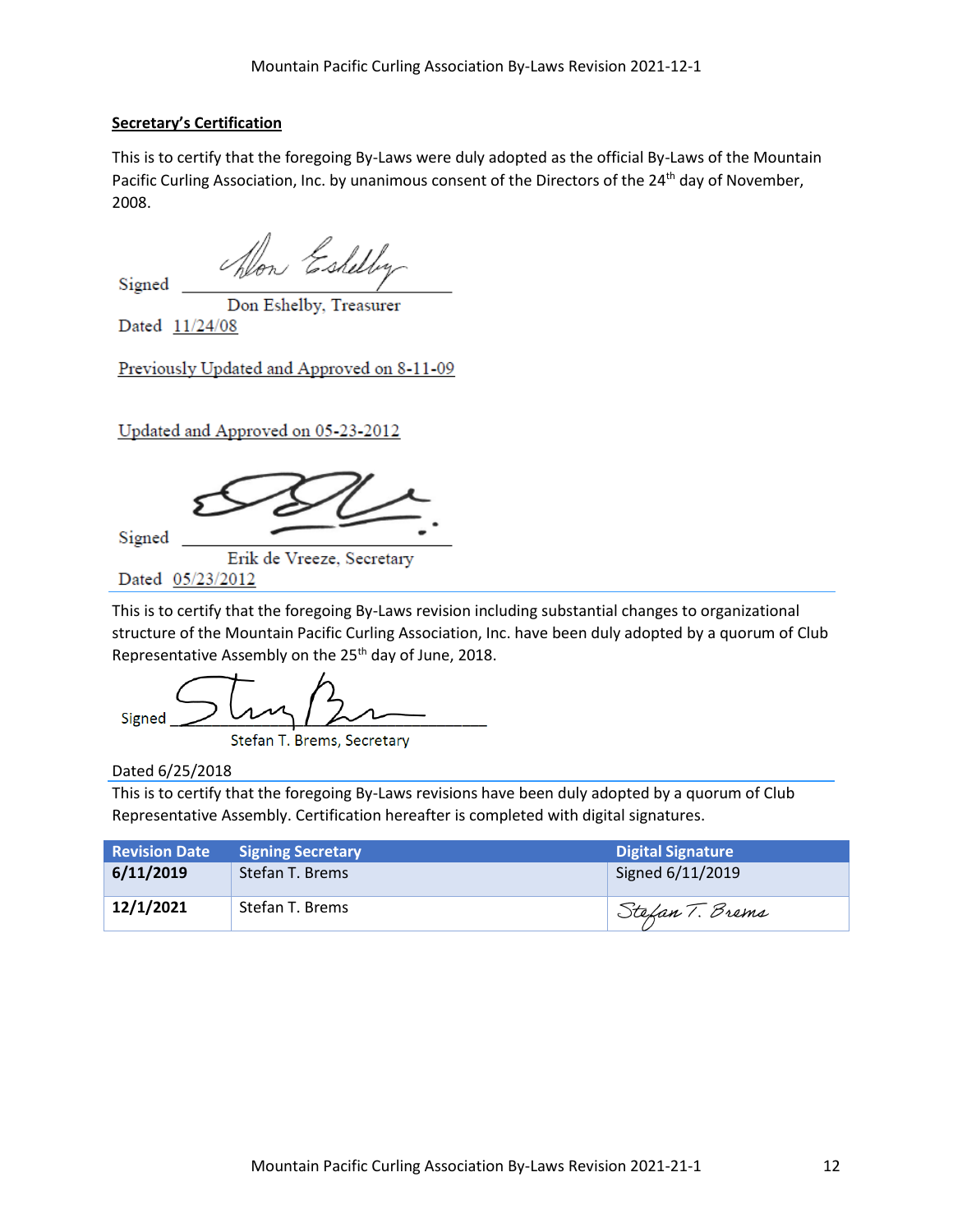# Summary of Revisions

### Summary of Revisions begins 5/29/2018

| <b>Revision Date</b> | <b>Section</b>      | <b>Summary</b>                                           |
|----------------------|---------------------|----------------------------------------------------------|
| 6/11/2019            | Article III.3.b.iii | <b>Section Removed</b>                                   |
| 6/11/2019            | Article III.3.e     | Added "Filling Unexpected Vacancies"                     |
| 6/11/2019            | Article VIII.4      | Added "SafeSport Compliance"                             |
| 8/27/2021            | Article III.3.d     | Changed title of USCA Director                           |
| 8/27/2021            | Article III.3.d.i   | Changed nomination process to align with new USCA policy |
| 8/27/2021            | Article III.3.d.ii  | <b>Section Removed</b>                                   |
| 8/27/2021            | Article III.3.d.ii  | Added Director stipend/reimbursement policy reference    |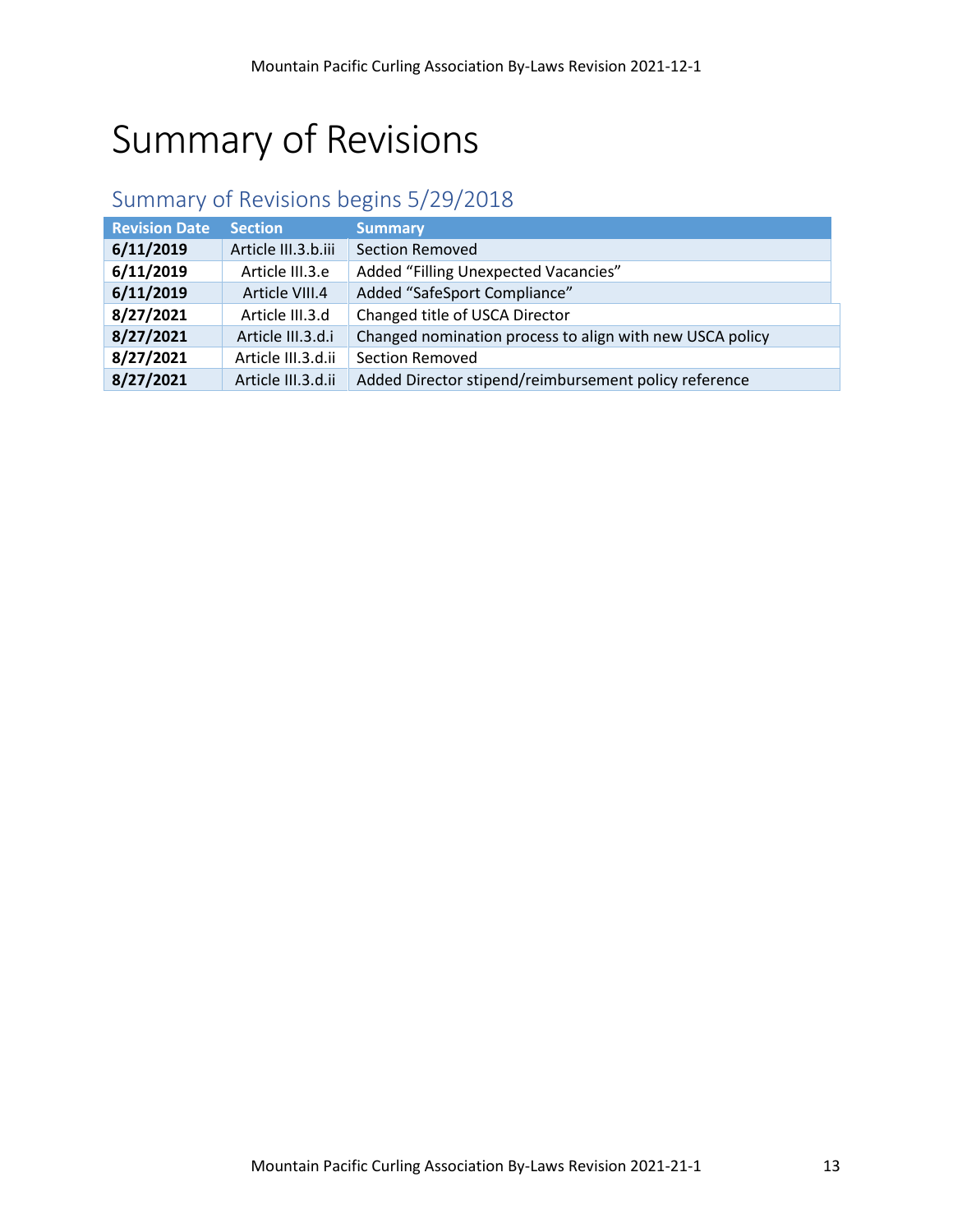# Attachment 1

MOPAC Management Flowchart

THIS PAGE INTENTIONALLY LEFT BLANK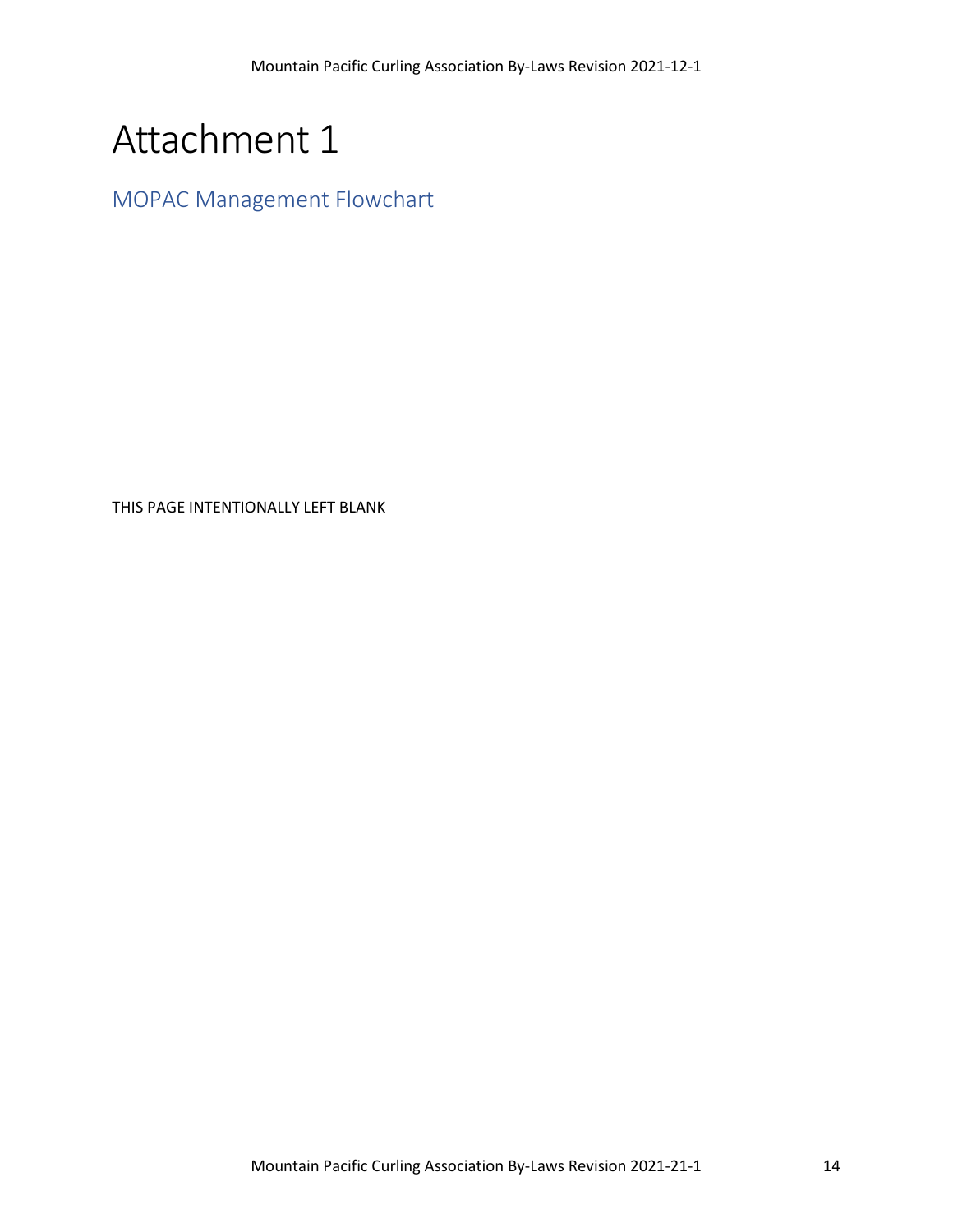## Attachment 3

### List of MOPAC Clubs as of the Bylaws Transition

Bend Curling Club Boise Curling Club Cache Valley Stone Society Coyotes Curling Club Evergreen Curling Club Granite Curling Club of California Hollywood Curling Club Lake Tahoe Epic Curling Las Vegas Curling Club McCall Curling Club Ogden Curling Club Orange County Curling Club Park City Curling Club Salt City Curling Club San Diego Curling Club San Francisco Bay Area Curling Club Silicon Valley Curling Club Utah Olympic Oval Curling Club Wine Country Curling Club Coeur d' Alene Curling Club